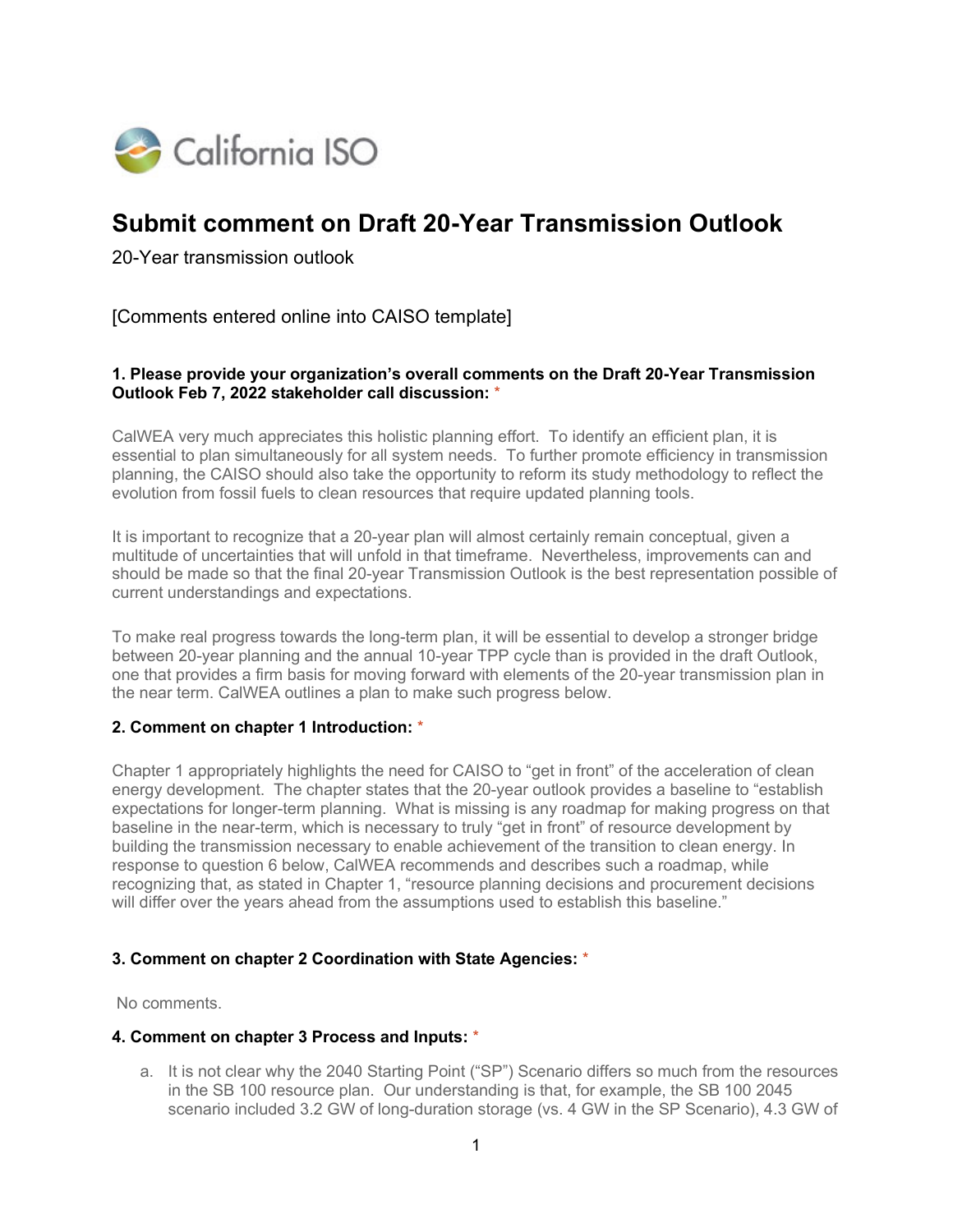wind (vs. 2.2 GW in the SP Scenario) and 7.6 GW of OOS wind (vs.12 GW in the SP Scenario).

We are particularly puzzled by the fact that in-state wind and utility solar do not grow between 2031 and 2040. Also, the 2040 in-state wind figure is significantly lower than the 3.5 GW of additional wind included in the CPUC's recently adopted Preferred System Plan by 2025.

CAISO should better explain how it arrived at these figures. The report should also include the comparable figures from the SB 100 2040 RESOLVE model in Table 3.1-3.

- b. As noted in section 3.1.1, the SB 100 Core scenario includes 33 GW of behind the meter PV. The Outlook report should note that, unlike the other resources included in the SB 100 resource scenario, BTM PV was not evaluated in the SB 100 RESOLVE model on its merits. Rather, 33 GW of BTM PV was hard-wired into the model. Thus, compared to other resources, this resource level is particularly subject to change. Indeed, that figure will be significantly affected by a pending CPUC decision on its net energy metering policy.
- c. Similarly, the Outlook report should note that the SB 100 RESOLVE model artificially capped the amount of offshore wind at 10 GW. Cost-effective levels could be higher.
- d. The report should revise the assumed locations for the 10 GW of offshore wind. While these locations remain uncertain, it appears fairly likely that development will not occur off the coast at Diablo Canyon given that, while the U.S. Navy has acceded to development off Morro Bay, it has not yet acceded to offshore wind development off the coast at Diablo Canyon due to its military operations there and, in fact, has historically expressed very strong reservations about the impact that such development would have on its military operations.<sup>[1](#page-1-0)</sup> Therefore, the Diablo Canyon offshore wind capacity should be located off the North Coast. We note that additional offshore wind off the North Coast should make transmission development in Northern California more cost-effective on a per-MW basis. It is also possible that Morro Bay 500-kV switchyard could accommodate as much as 4 GW.
- e. All of these assumptions should be improved as much as possible for the final 2022 20-Year Outlook, along with the development of three distinct resource futures discussed below in response to question 6.

### **5. Comment on chapter 4 Integration of Resources:** \*

No comments (but see our comments regarding offshore wind, above).

### **6. Comment on chapter 5 High-Level Assessment:** \*

a. **CalWEA supports the storage assumption in the on-peak deliverability assessment.** In assessing the scenarios, CAISO has made one significant change to the methodology it uses to determine deliverability: it has assumed that energy storage resources are fully charged, but not producing in the peak consumption study, which corresponds to the Secondary System Need (SSN) test in the CAISO's on-peak deliverability assessment. CalWEA applauds this modification, which recognizes that when solar generation is

<span id="page-1-0"></span><sup>1</sup> See, e.g., "Outreach on Additional Considerations for Offshore Wind Energy off the Central Coast of California." [https://www.boem.gov/sites/default/files/documents/renewable-energy/state](https://www.boem.gov/sites/default/files/documents/renewable-energy/state-activities/UPDATED-NOA-Outreach-on-Additional-Considerations_0.pdf)[activities/UPDATED-NOA-Outreach-on-Additional-Considerations\\_0.pdf](https://www.boem.gov/sites/default/files/documents/renewable-energy/state-activities/UPDATED-NOA-Outreach-on-Additional-Considerations_0.pdf)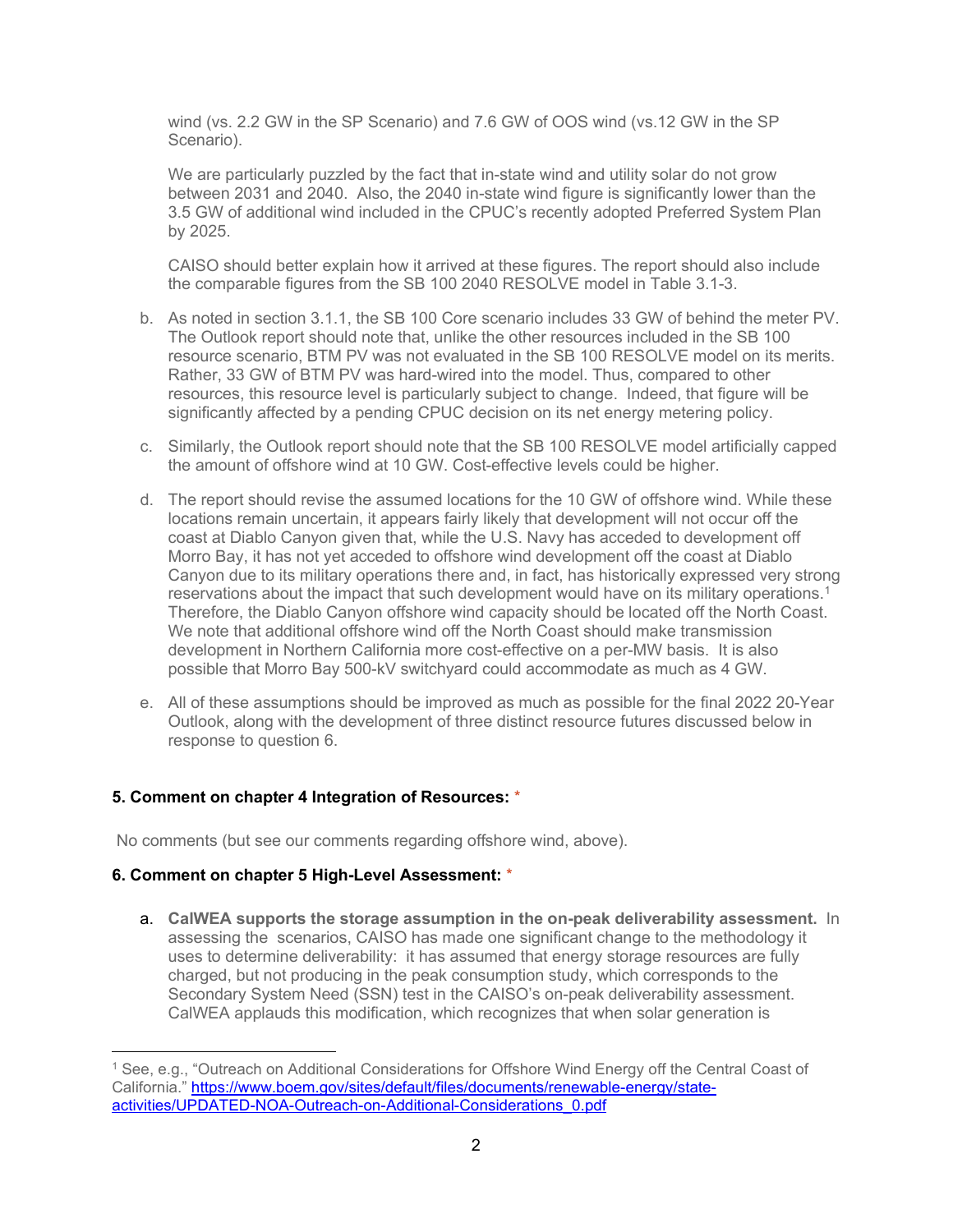abundant, flexible resources are likely to have low output, or even negative (charging) output, to get ready for later hours when fast net-load ramping requirements (corresponding to the HSN scenario) come about. This realistic assumption will promote more efficient grid utilization although, as explained next, it does not go far enough.

b. **Further modifications to CAISO's deliverability assessment should be made.** While we very much appreciate that CAISO has made its on-peak deliverability assessment more realistic, we encourage CAISO consider eliminating the peak consumption (SSN-equivalent) study altogether. Using the SSN scenario has little to do with delivering resources to load when RA capacity is really needed – during the evening net-peak-load condition (represented by the HSN scenario). The SSN scenario is, instead, focused on avoiding renewable generation curtailment during times of high production from variable energy resources when gross load is also expected to be high but when system need for RA capacity is not critical at all. Hence, applying the SSN condition will make resources that can offer capacity at the time of high system need for capacity to be deemed Energy Only, thus depriving the state legitimate sources of RA capacity.

It is important that, as we plan for a major transformation of the grid, we promote the efficient use of the grid, which will significantly reduce the upgrades and associated costs required to interconnect the same amount of capacity. CalWEA has explained at length elsewhere why the eliminating the SSN test, as well as reforms to the HSN test, are central to that goal. $2$ This reformed methodology should be applied in this and future 20-year outlooks, as we reimagine the future grid. Instead, the methodology – albeit with an important modification - continues to use a methodology that was designed around fossil and nuclear fuels rather than the resources and technologies that we are now designing the grid for. The \$30 billion estimated cost of the plan could be lowered with more appropriate planning assumptions and a reformed deliverability methodology.

- c. **Out-of-state transmission assumptions.** CalWEA agrees with the CAISO's assumption (stated in response to a question on the February 7 stakeholder call) that OOS transmission project costs should be included in the analysis, even if covered by developers, to promote apples-to-apples comparisons among alternatives. As stated by CAISO, ratepayers will pay for these transmission costs one way or another, and total costs should be included in the CPUC's assessment of total resource costs in its IRP analyses. This should be explained in the final Outlook report. (In all cases, however, OOS Tx developers should carry the risk of development costs.)
- d. **System upgrade detail.** The estimated interconnection costs for offshore wind and out-ofstate wind are identified as \$8.11B and \$11.65B, respectively. At the same time, many of the transmission system upgrades totaling \$10.74B are also attributed, in part, to the delivery of offshore wind and out-of-state wind. It would be useful if the CAISO could provide more information regarding the resource mix driving these system upgrades.
- e. **Roadmap to near-term progress.** CalWEA appreciates that this conceptual 20-year plan will provide improved inputs for resource planning processes conducted by the CPUC and CEC. To that end, it is important that the report be adjusted to reflect more accurate and realistic assumptions (as discussed in response to question 4) as much as possible.

<span id="page-2-0"></span><sup>2</sup> See CalWEA's October 18, 2021, joint submission with the California Energy Storage Alliance to the CAISO's Policy Initiatives Catalog, also available [here](https://www.calwea.org/public-filing/stakeholder-initiatives-proposal-cesa-deliverability-reform).